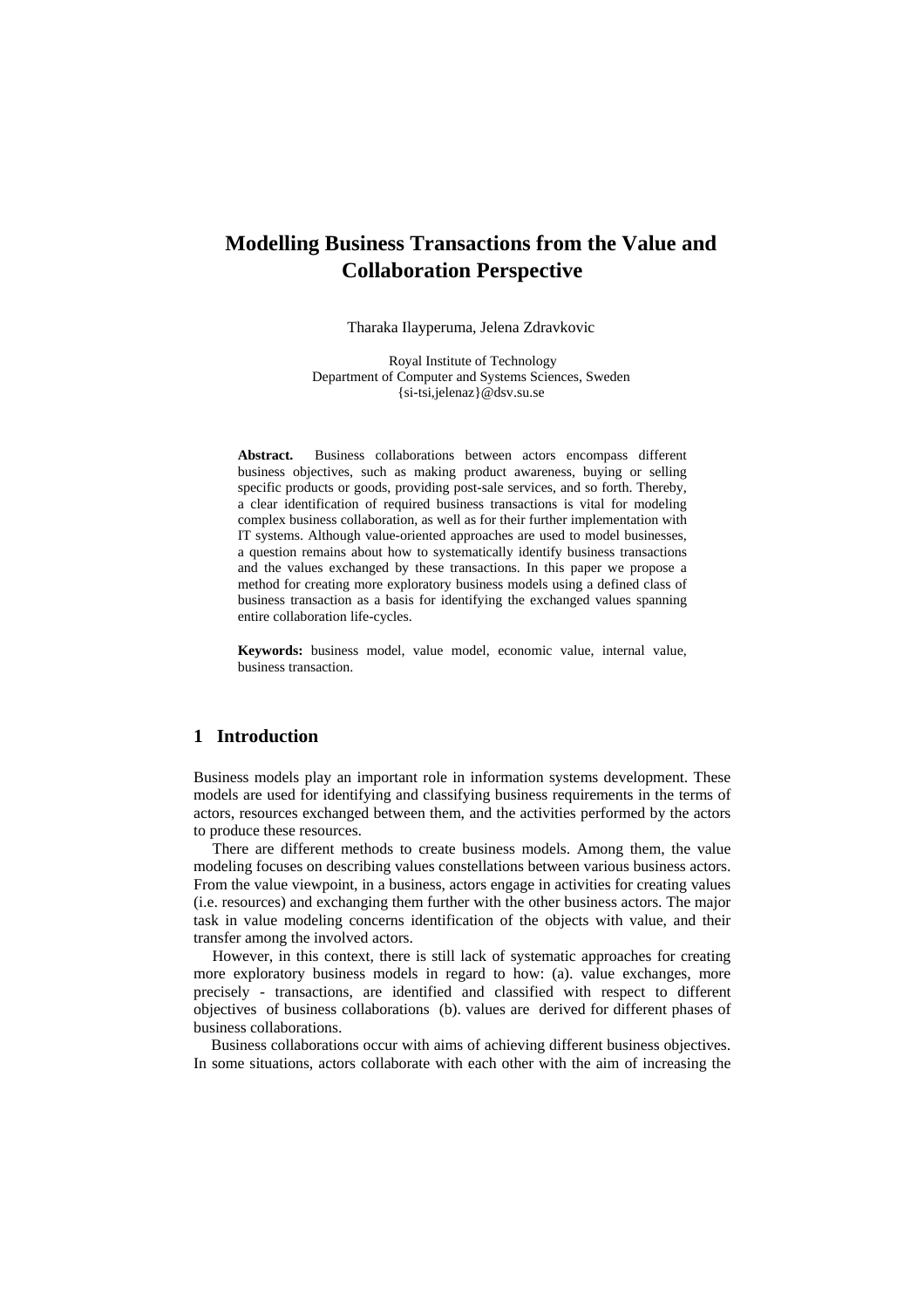knowledge about goods, services, and product preferences, or even as a means of establishing certain business commitments for the future. Business actors could also collaborate with each other with the aim of exchanging objects of value such as goods, services, etc. Thereby, from the collaboration perspective, there seems to be different purposes of business collaborations, such as establishing commitments for future, or fulfillment of those commitments,, their maintenance, etc.

In addition, from the life-cycle perspective, a business typically spans a number of phases. ISO Open-EDI initiative [7] considers a business as consisting of five phases (activities): *planning, identification, negotiation, actualization* and *post-actualization*. From the value perspective, each of these activities may produce certain values to consumer.

In this study, we analyze different types of business collaborations and thereby we identify the values that are to be exchanged in planning, identification, negotiation, actualization and post-actualization phases of these collaborations. The final objective is the obtainment of a value- explorative business model, which, thereby, can be used as a comprehensive basis for identifying the services of a future information system.

The paper is structured as follows. In Section 2, we give an overview of related research. The classes of different business collaborations and transactions are defined Section 3. In Section 4, we present a method for identification of values in the proposed classes of collaborations and transactions. Finally, we summarize our contribution and discuss subjects of future work in Section 5.

## **2 Related Work**

In this section, we give an overview on the main related research concerning valueoriented business modeling, categories of economic values (resources) and at the end, we briefly describe the Open-EDI business life-cycle framework.

#### **2.1 Value Models**

There exist a number of efforts for business modeling in the research community, such as the business ontologies [8], [9], and [2]. Studies [9], [2], [10], [5] and [6] focus particularly on the notion of the resource and its value perspective.

As mentioned in Introduction, in value modeling, the focus is on identifying the objects of value to the actors involved in a business model. For the purpose of this paper, we will make use of comprehensive and well-established business model ontology, i.e. the e3-value [2]; this ontology is widely used for business modeling in the e-commerce context.

The  $e^3$  *value* ontology in [1] and [2] aims at identifying the exchanges of values between actors in a business scenario. Major concepts in the  $e^3$  value are *actors*, value *objects*, *value ports*, *value interfaces*, *value activities* and *value transfers* (see Figure 1). An actor is an economically independent entity. An actor is often, but not necessarily, a legal entity, such as an enterprise or end-consumer, or even a software agent. A value object (also called resource) is something that is of economic value for at least one actor, e.g., a car, Internet access, or a stream of music. A value port is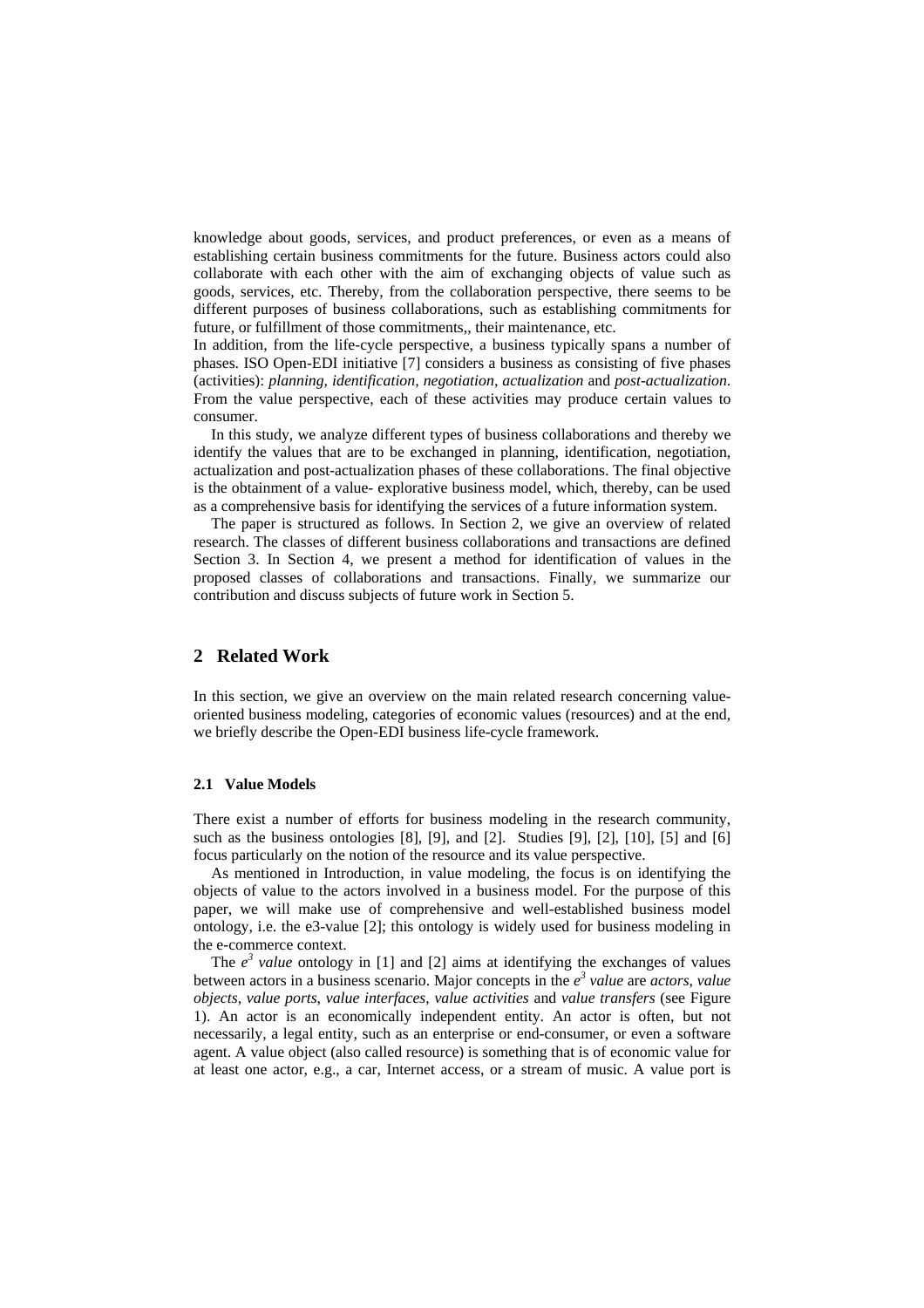used by an actor to provide or receive value objects to or from other actors. A value port has a direction: in (e.g., receive goods) or out (e.g., make a payment), indicating whether a value object flows into, or out of the actor. A value interface consists of in and out ports that belong to the same actor. Value interfaces are used to model economic reciprocity. A value transfer (also called value exchange) is a pair of value ports of opposite directions belonging to different actors. It represents one or more potential trades of resources between these value ports. A value activity is an operation that can be carried out in an economically profitable way for at least one actor.



**Fig. 1.** Main concepts of the  $e^3$  business ontology

#### **2.2 Resource Categories**

Consumers value resources based on their fitness to achieve the goals of buying them [5]. For example, a resident of certain area may value registration at the health care center in the area because it would provide him an opportunity to get medical treatment from them.

Some concrete examples of resources are books, cars, movies, haircuts, and medical treatments. These are more often called *economic resources* as they can be transferred between different actors. More precisely, an economic resource is a resource that can be under the control of an actor, in the meaning that the actor may have legal rights on the resource. As a fundament for analyzing economic resources, we utilize the following categories:

- *Goods*, which are physical objects, like cars, refrigerators, and cell phones.
- *Information*, which is data in a certain context, like blueprints, referrals, and customer databases.
- *Services*, which are economic resources that encapsulate other resources, and are used to increase the value of some other resource. Examples of services are haircuts and eye-treatments.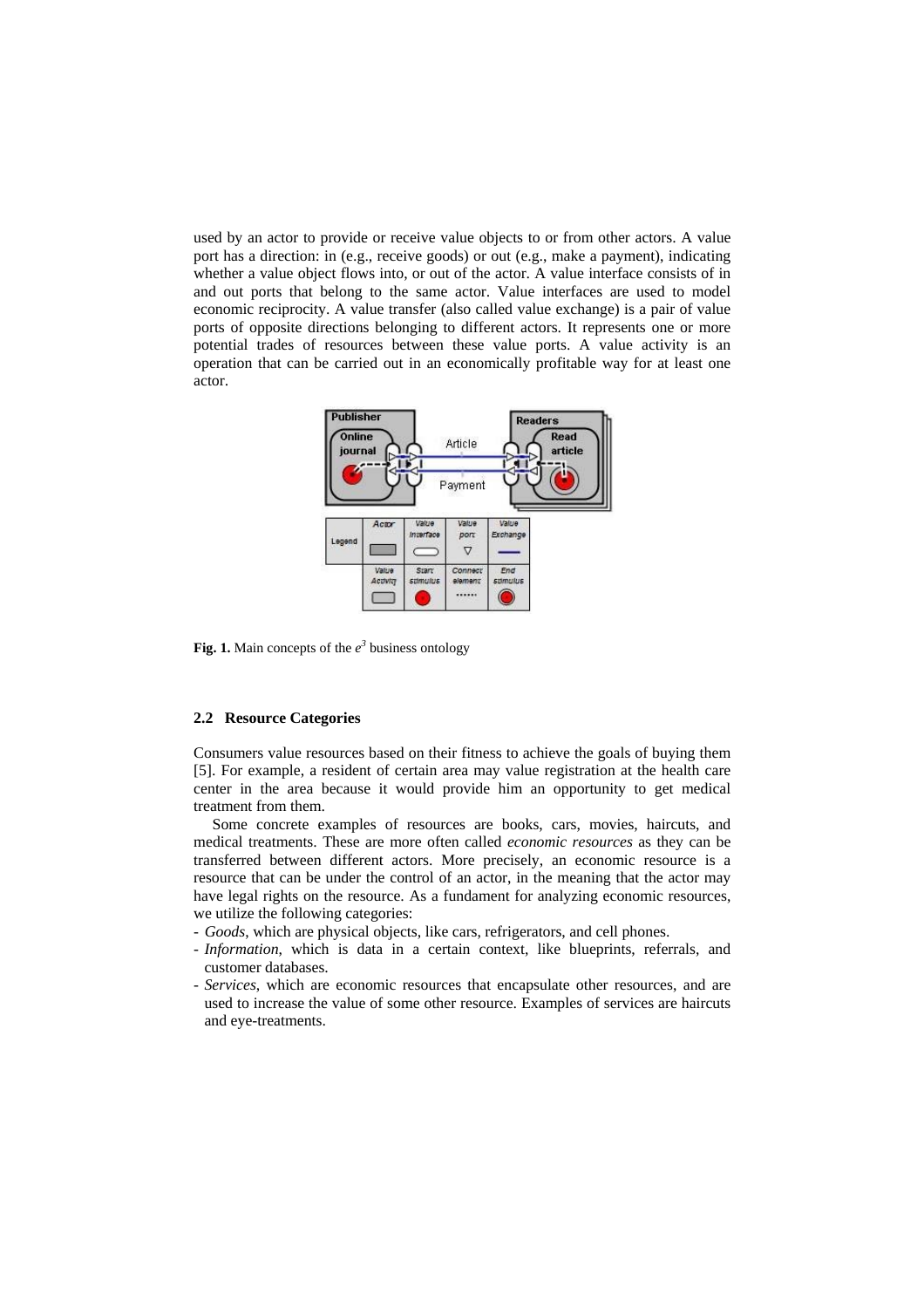- *Rights*, which describe the activities that the resource-holder can perform. For example, buying a book does not transfer the buyer to reprint it and sell. For that the buyer may need to obtain the economic resource "copy right".
- *Money and vouchers*, which are media for exchange. A voucher is a certificate that can be exchanged for another specific economic resource, e.g. a good or a service. Money can be viewed as the most general form of voucher without any restriction on economic resources and actors.

## **2.3 Open-EDI**

The Open-EDI standard effort [7], as mentioned in Introduction, classifies a business collaboration into five distinct phases, which are briefly described below:

**Planning**: In this phase, the customer and the provider are engaged in activities to identify the actions needed for selling or purchasing goods and services. As an example, a distributor sends catalogues to potential customers.

**Identification**: This phase involves the activities needed to exchange data among providers and potential customers regarding selling or purchasing goods and services. For example, a provider sends a quotation to a customer.

**Negotiation**: In this phase, contracts are proposed and completed. Detailed specifications of goods and services, quantity, prices, terms, and conditions are determined in this phase. If required, the parties involved, may make bids and put forward counter offers. For example, a customer sends offer to a provider and the provider sends the counter offer to the customer.

**Actualization**: This phase includes all the activities necessary for exchanging goods and services between involved actors as agreed during negotiations. For example, the provider sends advance shipping notice when goods prepared for shipping.

**Post-Actualization**: This phase contains all the activities and associated exchanges of information between involved actors after the goods and services are provided. For example, the customer sends a warranty invocation to provider.

From the e3 value perspective, the activities performed in the outlined phases, may be defined as followings (see also Figure 1): in the planning and identification phases, actors and value objects are identified respectively; in the negotiation phase the commitments to particular value exchanges are established; in the actualization phase the agreed value exchanges are carried out, and in the post-actualization phase possible complaints are performed.



**Fig. 2.** ISO Open-EDI phases of a business collaboration, defined from the e3 value perspective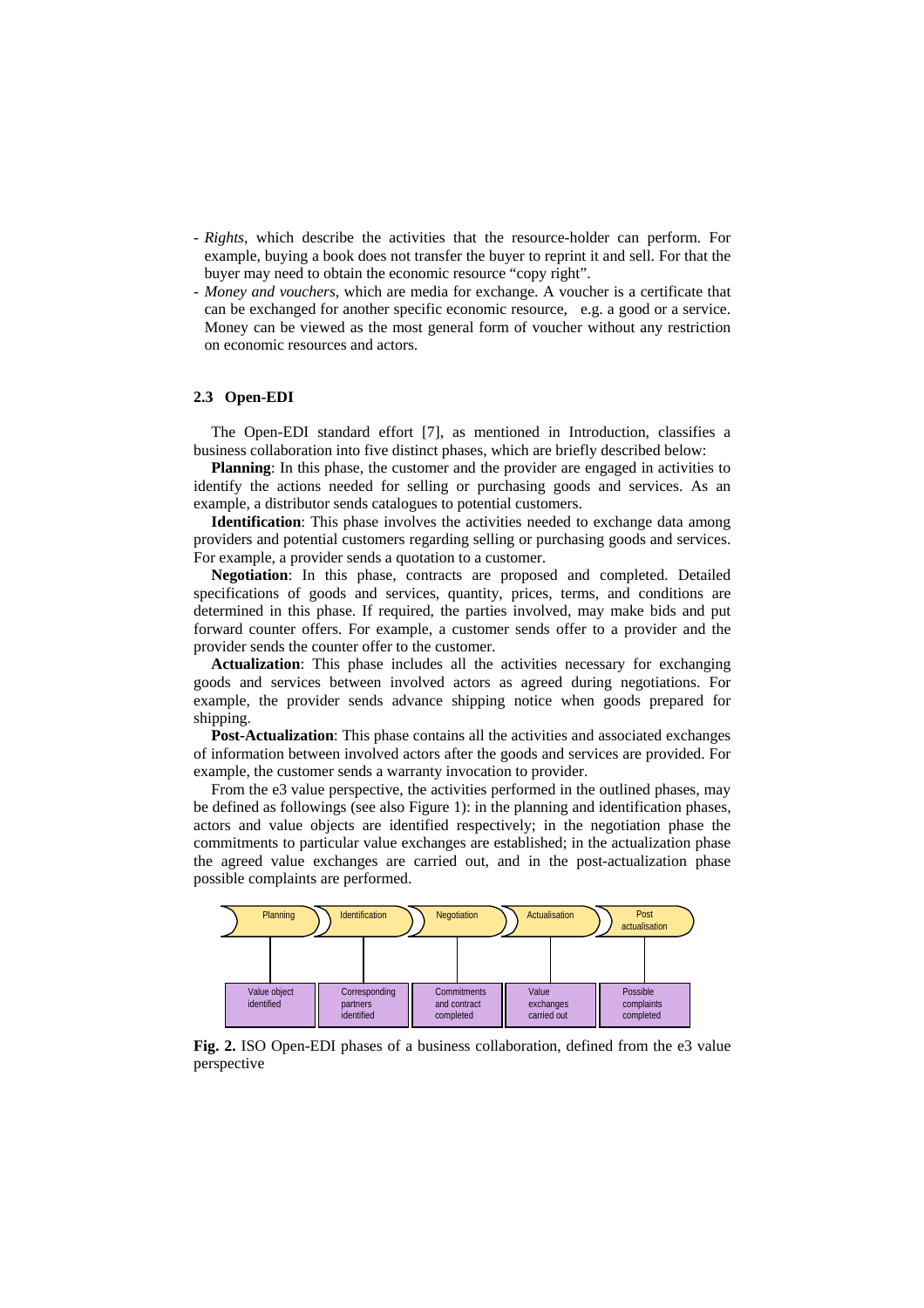## **3 Classifying Business Transactions**

Business collaborations occur in different ways. In some cases, customers need to register some information prior to actual transfer of the acquired resources. For example, a person may need to register himself in a health care unit before getting a medical treatment from it. This ordering of activities happen due to various reasons, such as: a. risks associated with the resource transfer, b. the need for the assessment and allocation of human and other resources required to handle customer demands,

and so forth. In some other cases however, buyers do not necessarily need to provide some personal and product related information to establish commitments before the actual transfer of resources. For instance, to purchase a book from an online book shop, a customer may only need to provide his credit card information as a means of making the payment. In such cases, there won't be any transaction aiming to establish commitments prior to the actual resource transfer. Following the described, we identify the two major transaction types:

#### *Future Commitment Oriented*

In these transactions, actors collaborate with the aim of exchanging information such as personal details (e.g. do an authorization), product preferences, etc. The main concern here is to attract customers and expectantly establish specific commitments for future transactions for selling actual products or goods. The goals of these transactions may be two fold. A provider may engage with a customer *with a goal of providing a specific product over a certain time period*. He could also *have a goal of identifying customer preferences*, i.e. advertising his products to make the customers aware of them. In the latter case, the transaction would not be aiming at selling some specific product or service within a particular time frame, but only to make an awareness of the available resources. Considering these two goals, we distinguish *product dependent* and *product independent* transactions.

### *Immediate Commitment Oriented*

In these transactions, collaborating parties start with providing resources, i.e. goods, services, and also prepare and complete the resource delivery. As we have explained above, certain businesses require having an authorization transaction established between the resource provider and the customer before a potential resource transfer occur, In such cases, we call the transaction concerning the transfer of resources as dependent on an authorization. An example would be that a patient seeking the medical treatment at a local health care unit may need first to perform an authorization from the latter by means of obtaining an acceptance registration in it. However, obtaining an authorization is not a must in every business. For example, to buy some goods from an online web shop, a customer may only need to provide her credit card information as a means of making the payment. In such cases, the actual transfer of goods is authorization independent.

Considering the two categories of business transactions identified above and their sub-classifications, in the following, we distinguish four basic transaction types for business collaborations:

1. Future commitment oriented, product independent.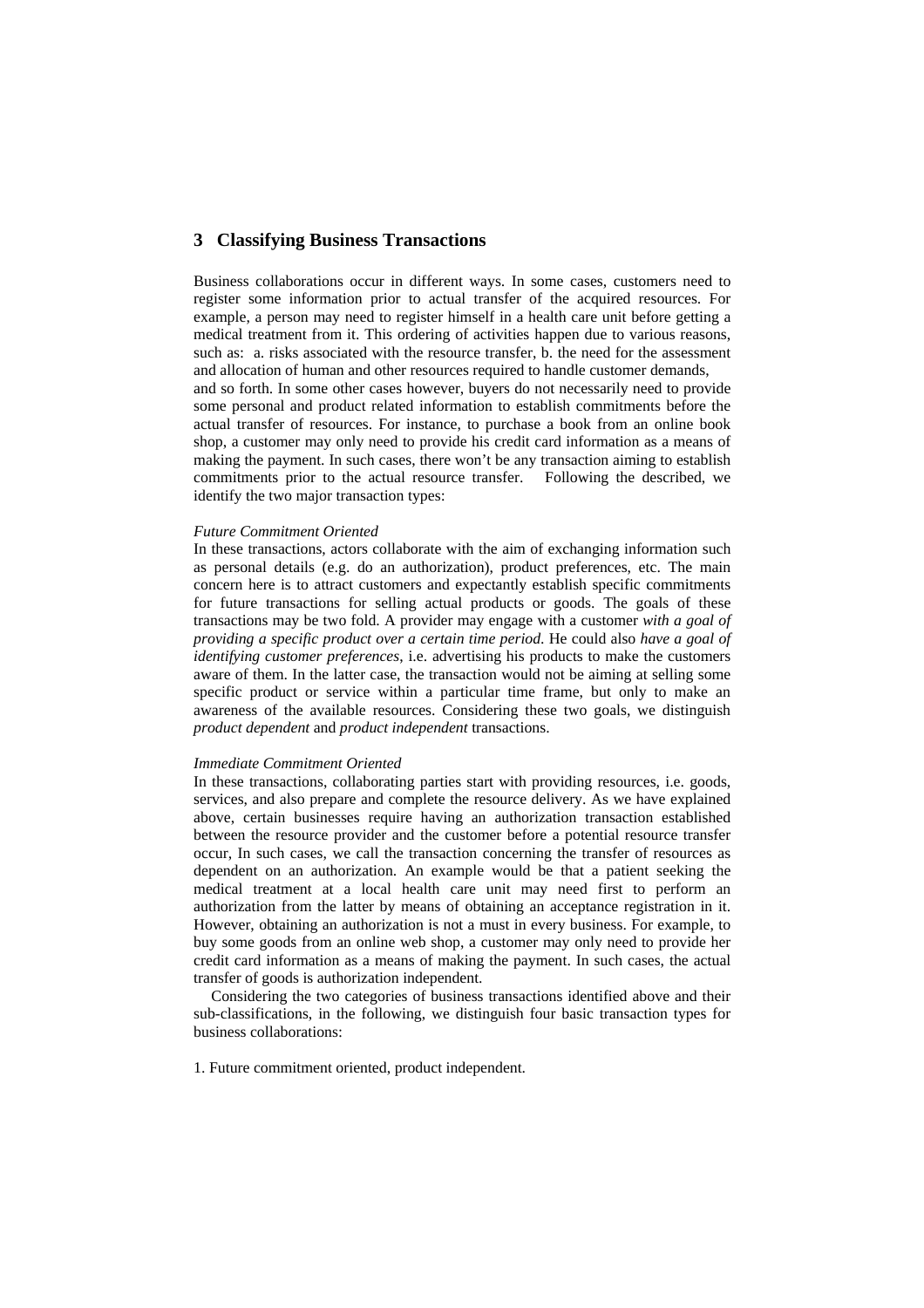- 2. Future commitment oriented, product dependent
- 3. Immediate commitment oriented, authorization dependent
- 4. Immediate commitment oriented, authorization independent

In what follows we discuss possible dependencies among the outlined transactions, to get an understanding of possible orderings of their execution.

The first two transaction types do not involve the actual transfer of the resources The first transaction (1), focuses on exchanging personal and product related information. Here, the involved actors do not identify the concrete products or services to be exchanged. As such, this transaction cannot be a pre-requisite for other transaction types in the list. In the second transaction (2), actors exchange not only personal and product related information but also agree on the products or services to be later exchanged. As such, it must precede an immediate commitment oriented – authorization dependent transaction type (3). Since the resource types had been already identified in a future commitment oriented transaction, here actors set the focus on agreeing on facilitating services such as delivery, or allocation of human and other resources. Regarding the fourth transaction type in the list, the actors agree both on the resources to be exchanged and completing the delivery, and therefore this transaction type is not dependent on any other one.

In the following section, we identify different types of resources transferred in each of the defined transaction types along the five phases of Open-EDI: planning, identification, negotiation, actualization and post-actualization. We outline the proposals in the form of  $e^3$  value model templates.

#### **3.1 Future Commitment-oriented, Product-independent Transactions**

This type of transaction focuses on a prospective buyer registration independent of any resource transfers. The primary aim is to make the buyer aware of products of a company. This type of transaction involves the transfer of the economic resources aiming at increasing knowledge of actors. For example, personalized recommendations offered by amozon.com to its registered users aims to make them aware of the items of their preferences.

The resources transferred between the actors in this transaction are mainly restricted to information resources. However, it is also possible that a provider sends some other complementary resources as a means of advertising his products.

In Section 2.3 we have given a brief overview of the Open-EDI proposal for different phases in business transactions, and its relation with the  $e<sup>3</sup>$  value model. Thereby, in the following, we outline different categories of resources exchanged in different Open-EDI phases of a business collaboration conforming to the *Future commitment-oriented, product-independent* transaction type.

*Planning*: In planning phase, the provider offers the information regarding the registration service to the requestor.

*Identification*: The requestor submits information requested by the provider.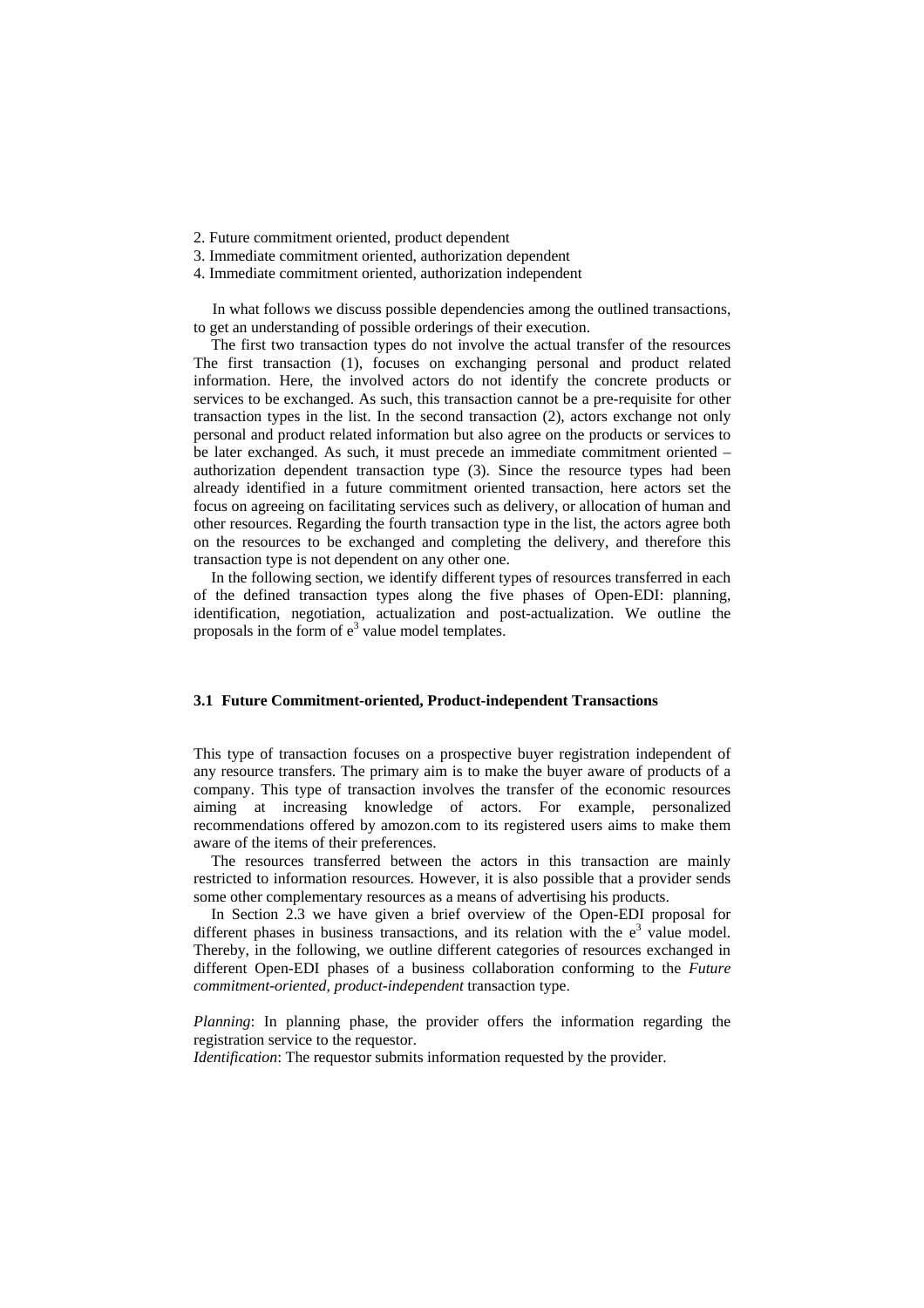*Negotiation*: The provider accepts the requestor as a registered user *Actualization*: The provider offers product related information to the registered user.

The e3 value model in Figure 3 depicts this transaction.



**Fig. 3** Template 1:  $e^3$  value model for future commitment-oriented, productindependent transaction.

Although the given business template is modeled as collaboration between two actors, in practice the provider may use an intermediate for provisioning of the discussed resources. However, since the focus in this transaction type is to model the interaction between the requestor (of registration service) and the provider, we do not include a third actor.

#### **3.2 Future Commitment-oriented, Product-dependent Transactions**

In some businesses, the customer registration becomes a prerequisite for the actual transfer of economic resources. For example, a resident needs to be registered at a primary health care center before he or she gets a medical treatment. This registration could happen well before someone gets a medical treatment. Thereby, these are two separate transactions aiming to achieve different objectives where the first aims to achieve the registration of patients and the second treating the patients.

In the following, we identify possible resources exchanges at different Open-EDI phases for the transaction type in discussion:

*Planning*: The provider offers information regarding the economic resource committed to offer later.

*Identification*: The requestor offers information needed for registration

*Negotiation*: The provider grants right to the resource to the requestor

*Actualization*: The provider offers resource-related information to the registered customers.

In Figure 4, we depict the described transaction using an e3 value model.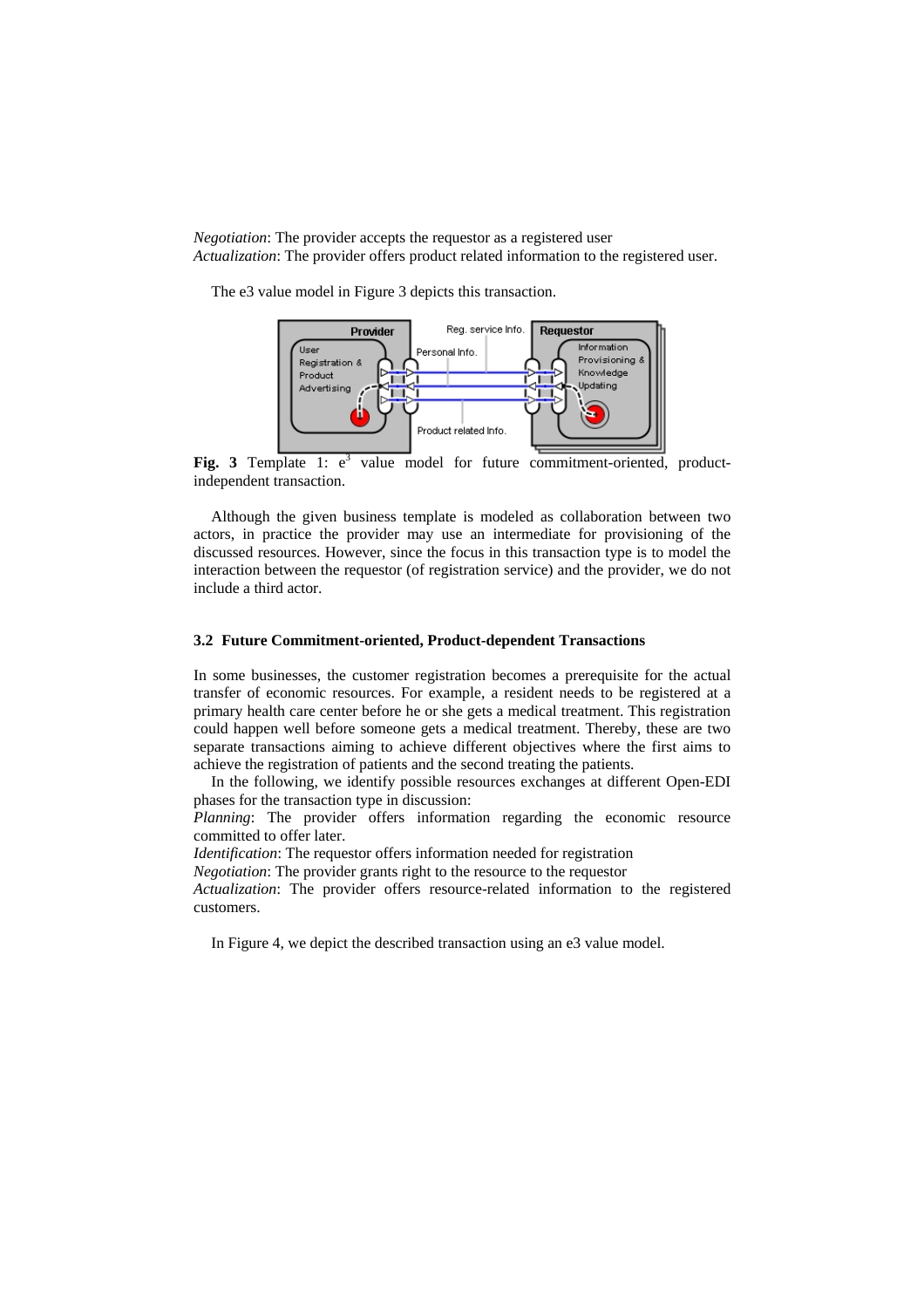

Fig. 4 Template 2:  $e^3$  value model for future commitment-oriented, productdependent transaction type.

The template in above figure models the commitment establishment stage and commitment fulfillment stage within different value transactions. This is basically to make the template flexible to handle a situation where a registered user may not consume his right to resource obtained at the commitment establishment stage. For example, a registered resident may never take medical treatment and in such case the template should be able to handle it.

#### **3.3 Immediate Commitment-oriented, Authorization-dependent Transactions**

We have explained in Section 3 that immediate commitment-oriented, authorization dependent transaction requires that the future commitment-oriented, product dependent transaction carried out first (i.e. template 2). In the following we go through planning, identification, negotiation, actualization and post actualization phases and identify different types of resources transferred in each phase.

*Planning* Not performed in this transaction since the resource types are already identified in the Future Commitment Oriented – product dependent transaction. *Identification*: The registered customers submit the registration information to the provider. The provider may offer in return some additional information related for instance, to the third actors associated with the transaction.

*Negotiation*: Since the right for the resource has been established earlier (i.e. using transaction template 1), here the provider and the customer engage in collaborations regarding the establishment of rights for the facilitating services such as time allocation, delivery of the resource, etc.

*Actualization*: customer gets the custody of the resource. Provider gets the compensation from the customer, for example, payment.

*Post-actualization*: Post-sale services may be performed by the provider according to a possible commitment established in the preceding transaction (template 1).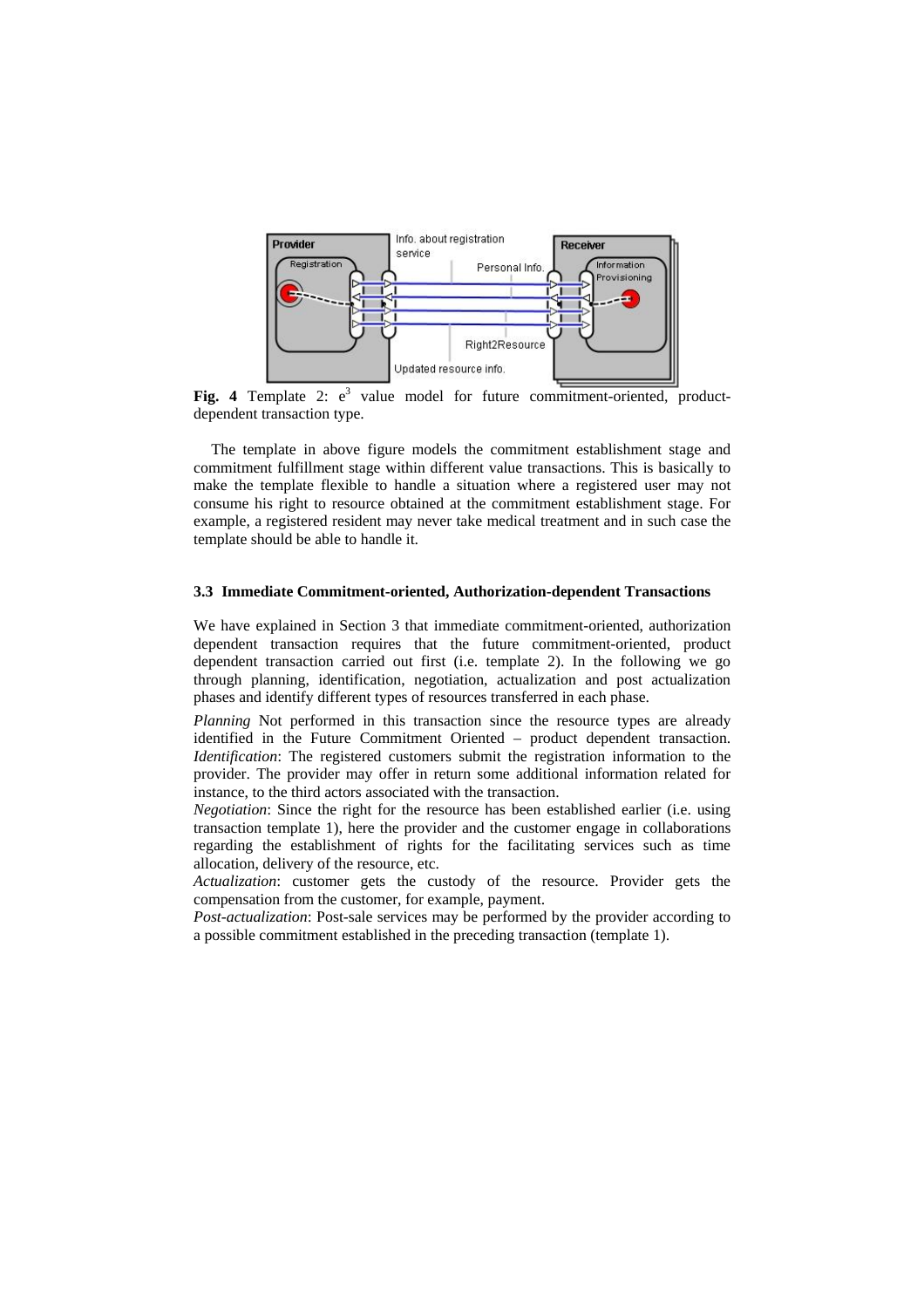

Fig. 5 Template 3: e<sup>3</sup> value model for immediate commitment-oriented, authorizationdependent transaction type.

#### **3.4 Immediate Commitment-oriented, Authorization-independent Transactions**

In some businesses, the customer registration is not a required activity for the transfer of economic resources. For example, when someone buys a book from a conventional book shop, the buyer doesn't necessarily register himself. Even in Web-based transactions, buyers may only need to provide information to register his payment obligations such as credit card details.

In the following, we examine the five Open\_EDI transaction phases, to identify the types of resources transferred at each phase.

*Planning*: The provider offers information regarding the resource in concern. *Identification*: The provider sends the additional information requested by the buyer. *Negotiation*: The provider offers the right to the resource to the buyer. The buyer offers the right to payment (obligation to make payment) to the provider. *Actualization*: The buyer gets the custody of the resource.

*Post*-*actualization*: The provider offers warranty related services.

The figure below models this business template in an extended e3 value model.



Fig. 6 Template 4: e<sup>3</sup> value model for immediate commitment-oriented, authorizationindependent transaction type.

In the above figure, we model only the core value transfers for the product oriented-registration independent transaction template. In general, there may be additional value transfers depending on possible additional economic resources offered by the provider.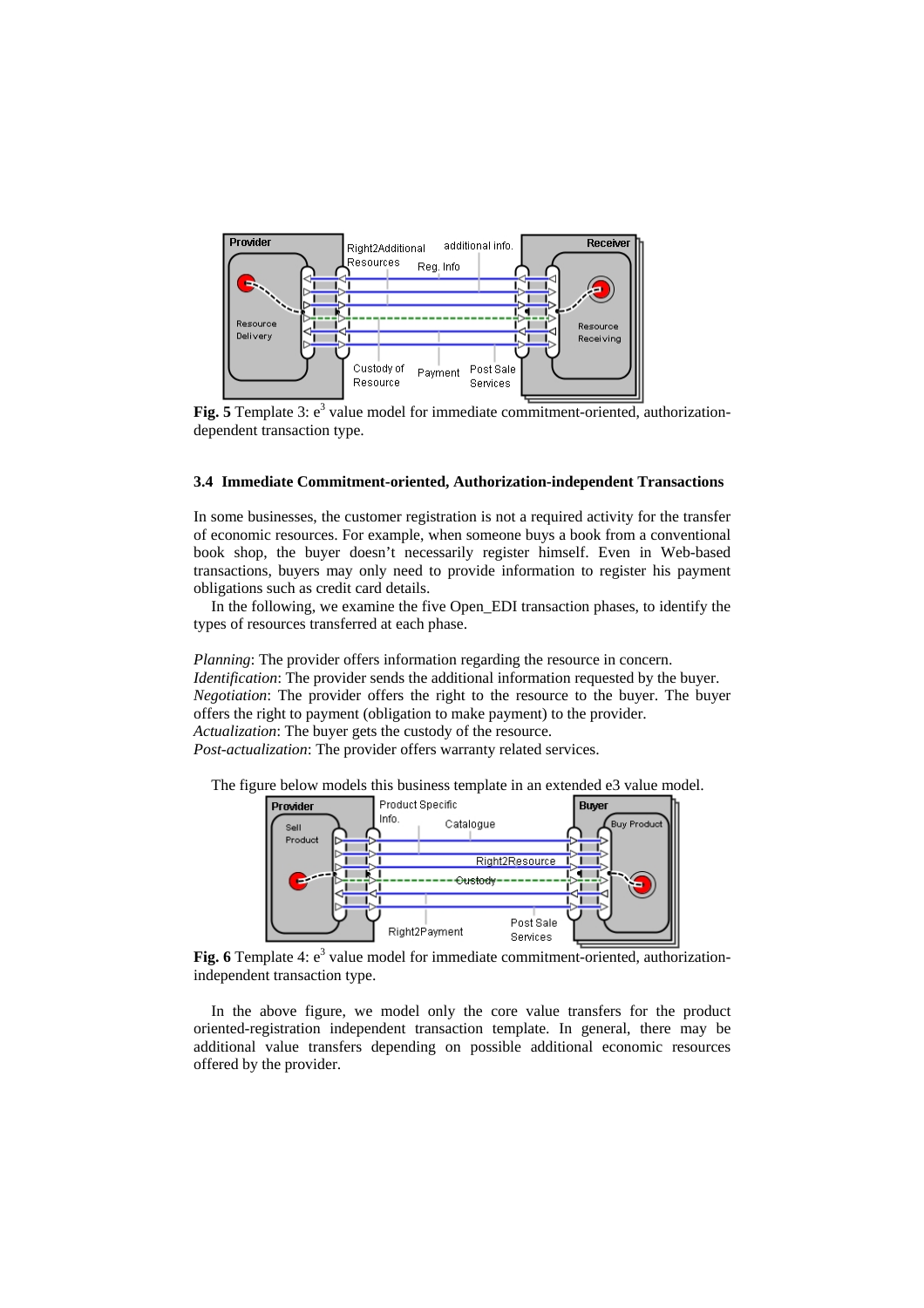## **4 Method and Method Application**

In this section we, introduce the case study that we use as a running example. Then we derive business model components using the templates defined in Section 3. Finally, we develop a complete business model using the derived components as building blocks.

#### **4.1 Case Study**

Figure 7 depicts a simple business model of the eye-health care case (the model is an excerpt of a larger case defined in the REMS, an eye-care project [4]). The model shows the basic value exchanges occurring among a primary eye-care provider, patients and a eye-care specialist center. The primary eye-care is responsible for providing a basic treatment to the patient (an initial, or a full). If the patient needs an advance treatment, the patient will be, after a given initial treatment, further referred to the eye-care specialist.



**Fig. 7** Eye-care case: actors and basic value exchanges among them

### **4.2 Identifying Transactions and Developing the Business Model**

In this section, we identify the transactions in the previously described business model, in accordance to the classification explained in Section 3. Then we further explore them to identify relationship between them based on registration dependency and product dependency.

*Guideline 1:* Identify the transactions and establish dependencies between them, in accordance to the classification and explanations given in Section 3.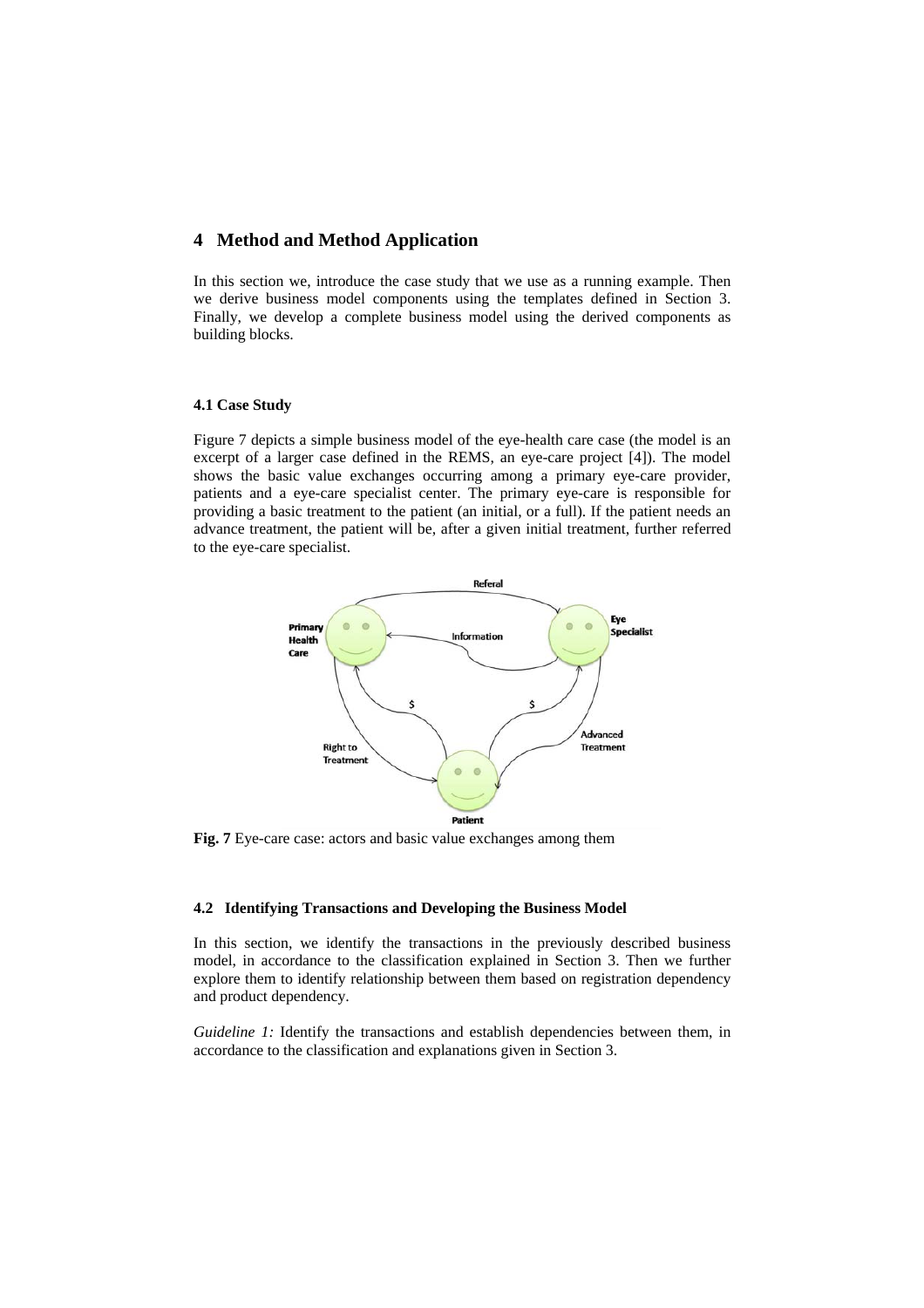Based on the business scenario presented in the Section 4.1, we derive following transactions.

After considering possible future commitment-oriented transactions between the primary care and the patient, we introduce transaction PatientRegistration (template 2). We also identify a similar transaction, SpecialistClinicReg. for establishing future commitments between the primary care and the specialist (template 2)..

For the provisioning of full treatment by the primary care to patients, we introduce one transaction *FullTreatment* (template 3). For the provisioning of initial treatments by the former to the latter, we introduce transaction *InitialTreatment* (template 3). For referring the patient to the specialist clinic, by the primary care, we introduce transaction *ReferralManagement* (template 3). For the provisioning of the advance treatment by the specialist, transaction *AdvanceTreatment* (template 4) is introduced.

Having identified the transactions, we next move to identify dependencies between them and in parallel control the correctness of the dependency constellation. There are two transactions of type future commitment-oriented, i.e. PatientRegistration and SpecialistClinicReg. Both transactions are product dependent (template 2), i.e. treatment and referral dependent respectively. Thereby, FullTreatment, InitialTreatmen becomes dependent on PatientRegistration transaction, while ReferralManagement depends on both the SpecialistClinicReg and PatientRegistration transactions.

*Guideline 2:* Identify economic resources in accordance to the identified transaction templates (see sections 3.1 to 3.4) from the previous step.

Table 1 below identifies the resources types along five Open-EDI phases for the transactions occurring between the primary care and the patient.

**Table 1.** Economic resources of FullTreatment, InitialTreatment and PatientRegistration transactions. In the table P, I, N, A and PA stand for Planning, Identification, Negotiation, Actualisation and Post actualization respectively.

|        | <b>FullTreatment</b>                                                                                                                 | <b>InitialTreatment</b>                                                                                                              | <b>PatientRegistration</b>                                               |
|--------|--------------------------------------------------------------------------------------------------------------------------------------|--------------------------------------------------------------------------------------------------------------------------------------|--------------------------------------------------------------------------|
| $\sim$ |                                                                                                                                      |                                                                                                                                      | PCC offers Services<br>catalogue                                         |
|        | Patients provide<br>Registration information to<br>the primary care                                                                  | Patients provide<br>Registration information<br>to the primary care                                                                  | Patients provide<br>Personal information to<br>the primary care          |
| z      | primary care offers<br><i>Right2timeslot</i> to the<br>patients.<br>patients offer Right to<br><i>payment</i> to the primary<br>care | primary care offers<br><i>Right2timeslot</i> to the<br>Patients.<br>patients offer Right to<br><i>payment</i> to the primary<br>care | primary care offers<br><i>Right2services</i> to the<br>patients.         |
| C.     | primary care offers Full<br>treatment to the patients.                                                                               | primary care offers<br>Initial treatment to the<br>patients.                                                                         | primary care offers<br>Information updates to<br>the registered patients |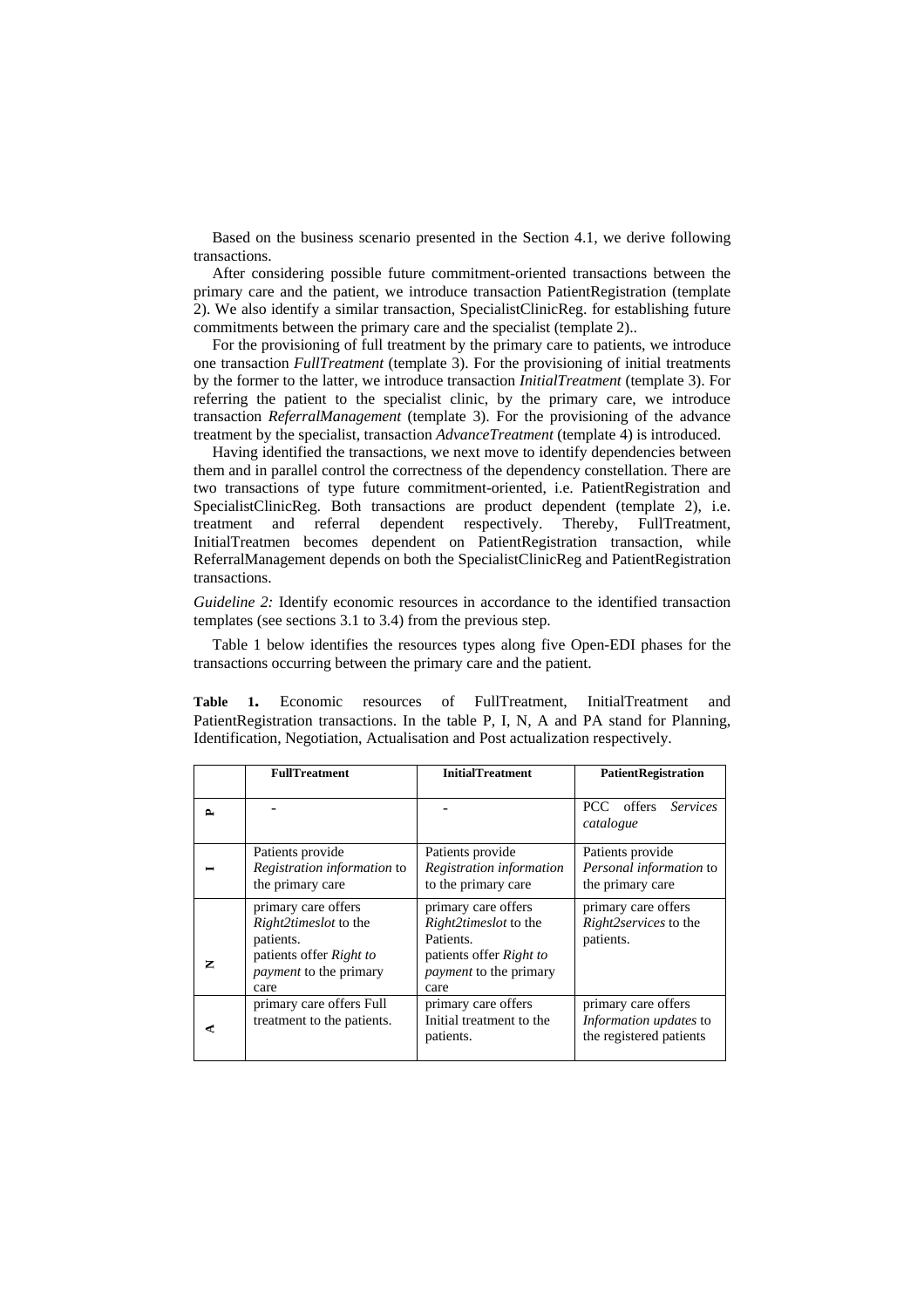|   | primary care offers<br>Timeslot to post health                                | primary care offers<br>Timeslot to post health                         |  |
|---|-------------------------------------------------------------------------------|------------------------------------------------------------------------|--|
| Ã | examination.<br>primary care offers <i>Post</i><br><i>health check</i> to the | examination.<br>primary care offers <i>Post</i><br>health check to the |  |
|   | patients.                                                                     | patients.                                                              |  |

Regarding the PatientRegistration transaction (template 2), the primary care offers the Service catalogue resource, containing the information regarding its services. In the identification phase, the patient offers Personal information to the primary care. In the negotiation phase, the primary care offers Right2services to the patients. This means that the patient gets the right to get treatments whenever she/he needs medical services. The primary aim of this transaction is to register residents in the area of the primary care and to provide necessary information regarding the medical facilities and services. Therefore, in the actualization phase, the primary care provides Information updates (regarding medical services) to those who registered for it. Following the same guidelines, the resources for the other two transactions are identified, as shown in Table 1.

In the Table 2 below, follwing the same reasoning as for the first table, we explore the economic resources exchanged in transactions, ReferralManagement (template 3) and SpecialistClinicReg (template 2).

**Table 2:**economic values in the transactions, ReferralManagement and SpecialistReg. In the table P, I, N, A and PA stand for Planning, Identification, Negotiation, Actualisation and Post actualization respectively.

|   | <b>ReferralManagement</b>                          | SpecialistReg.                 |
|---|----------------------------------------------------|--------------------------------|
| ≏ | PCC offers Specialist clinic info to the           | PCC offer Registration         |
|   | Patients.                                          | service to SC                  |
|   | PCC provides <i>Patient info</i> to the SC chosen. | SC <sub>s</sub> provide        |
|   | PCC provides Specialist info to the Patient.       | Registration info. to the      |
|   |                                                    | <b>PCC</b>                     |
|   | In this transaction, we do not identify any        | SC offers                      |
|   | additional resources transferred between the       | <i>Right2GetService</i> to the |
|   | PCC and SCs.                                       | <b>PCC</b>                     |
|   | However, the PCC offers Right2Advance              |                                |
| z | treatment which is an additional service           |                                |
|   | offered to the Patients by the PCC.                |                                |
|   | The PCC sends the Referral which means             |                                |
|   | transferring the custody of the Patients to        |                                |
|   | SCs.                                               |                                |
|   | SCs offer Disease info. to the PCC.                |                                |
|   |                                                    |                                |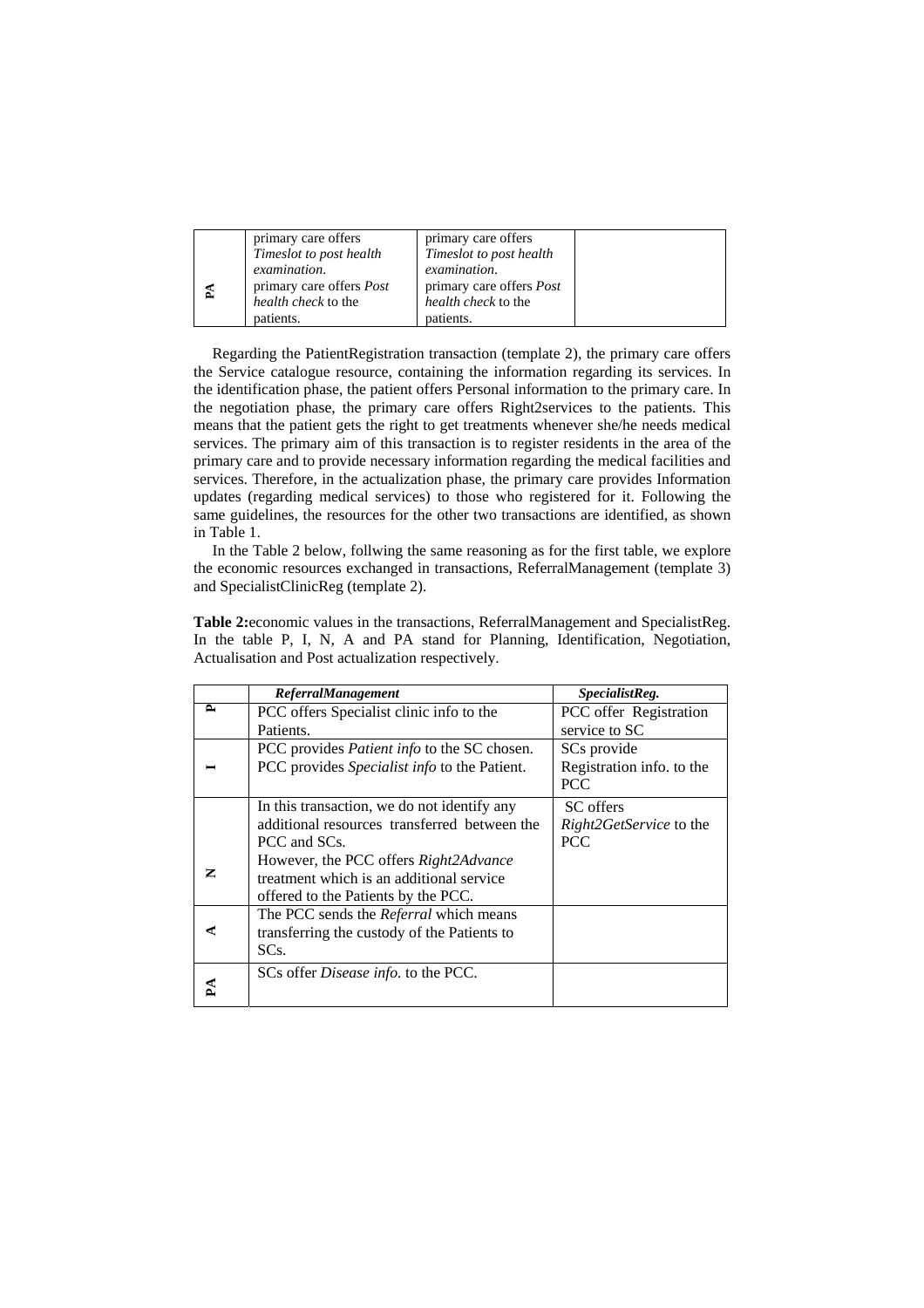### **4.3 Developing Business Model for the Health Care Case**

In this section, we take the economic resources identified along five Open-edi phases of transactions, FullTreatment, InitialTreatment and ReferralManagement in section 4.1 and 4.2 and create the complete business model for the health care case. In the e3 value business model in the figure 6 below, there are three actors, the Primary Care, the Patients and Special Clinics.

In the model, there are five basic transactions which are connected in different ways to represent how actors are collaborating with each other. For example, the transaction FullTreatment could be able to associate with the transaction ReferralManagement in such situations where the primary care gives the full treatments to the Patients but the Patients should to be referred to specialist clinic when they are not cured. Such situations are represented by using the AND & OR gates and dependency links between these transactions.



**Figure 4:** e3-value model for the MMOG Case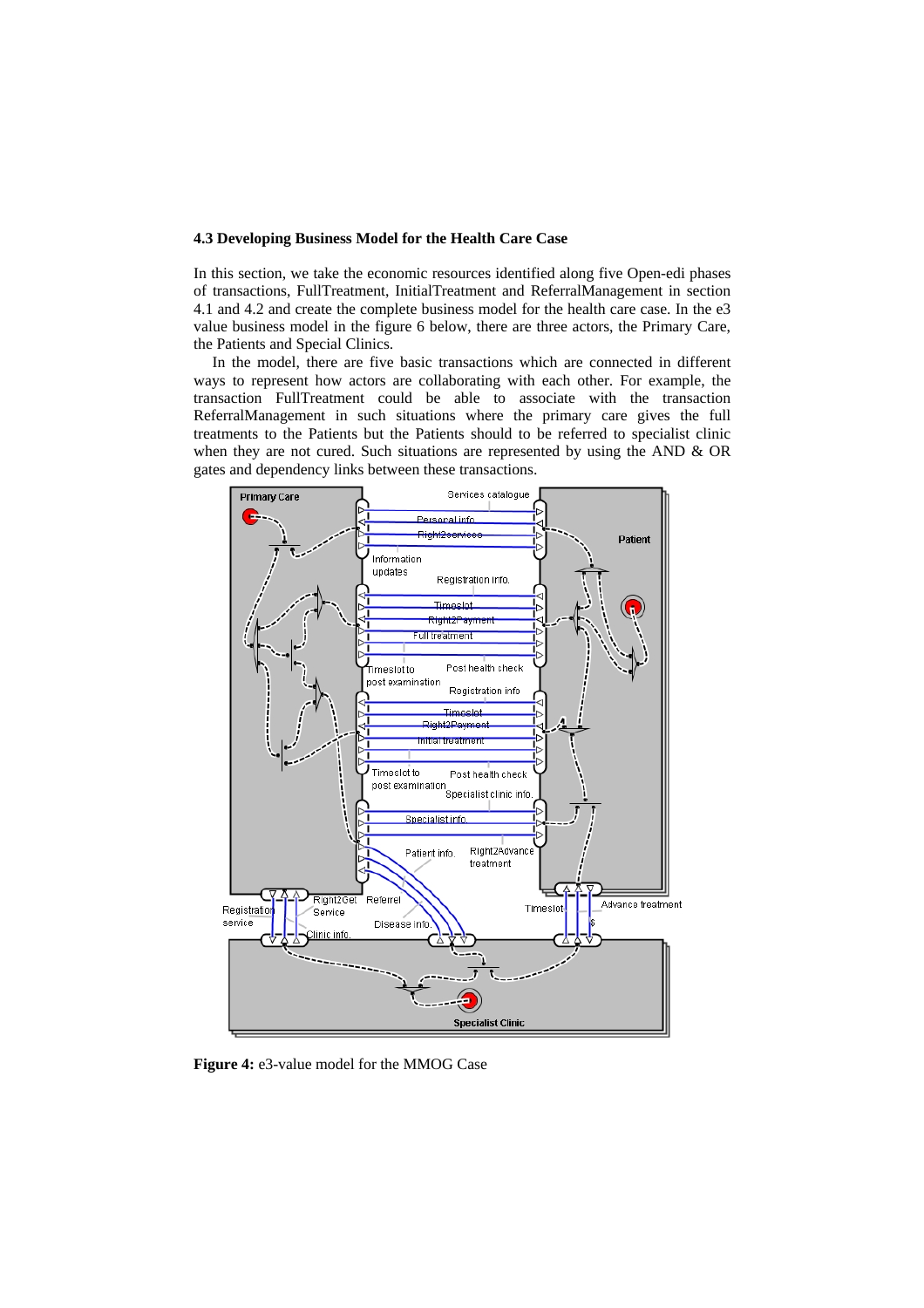## **5 Conclusions and Future Work**

In this paper, we have analyzed value-based business collaborations and thereby we have defined four possible types of value transactions. Using them, we have proposed a method for creating business models templates that span the five major phases in business collaboration as defined by Open-EDI initiative. . Our study is presented in two major parts.

The first part has been focused on identifying and classifying business collaborations, by identifying resource types exchanged along the five phases of the Open-EDI collaboration framework (i.e. planning, identification, negotiation, actualization and post-actualization).. We have identified two primary collaborations: Future Commitment Oriented and Immediate Commitment Oriented. For each of them, we have identified set of attributes based on the goals of collaborations. Considering the attributes and the collaboration types, we have defined the four basic transaction templates.

In the second part we have set the focus on creating a business model using and combining the basic transaction templates identified in the first part. We used the  $e<sup>3</sup>$ value business model ontology that is accompanied with a graphical notation, to illustrate a final business model.

The proposed method can be used in two ways. First, it can be used to systematically suggest and identify transactions and create new and innovative business models that extend the assortment of the exchanged resources, improving thus economic performance of a network of actors in business collaborations. The method will thereby assist business analysts in generating new ideas and help to ensure that all potential value expansions are explored. Secondly, the methods promotes using a value-based model as a starting point in developing business-aware IT solutions, by, for instance, using the obtained business model as a basis for identification of e-services provisioned by the involved actors and customized according to actor-oriented internal values.

There exist a number of directions for future research. Regarding the validation, the method has been applied on a health care case, as described in the paper. However, this application essentially constitutes only a proof-of-concept for the feasibility of the method. More empirical work is needed on applying the method in order to show its full usefulness; for instance, from the economic perspective (such as utility, sustainability, see [3]. Another important issue concerns integration with the technology, i.e. the use of the obtained explored business model, as a rich basis for identifying e-services that will "carry" the values contained in the model

## **References**

- 1. Gordijn J, Akkermans JM, van Vliet JC.: Business modeling is not process modeling, In: Conceptual modeling for e-business and the web. LNCS, Vol 1921. Springer (2000)
- 2. Gordijin, J. (2002): Value-based Requirements Engineering Exploring Innovative e-Commerce Ideas. PhD. Thesis, Vrije University, Netherlands.
- 3. Gordijn J., Michaël Petit, Roel Wieringa: Understanding Business Strategies of Networked Value Constellations Using Goal- and Value Modeling. RE 2006:126-135.